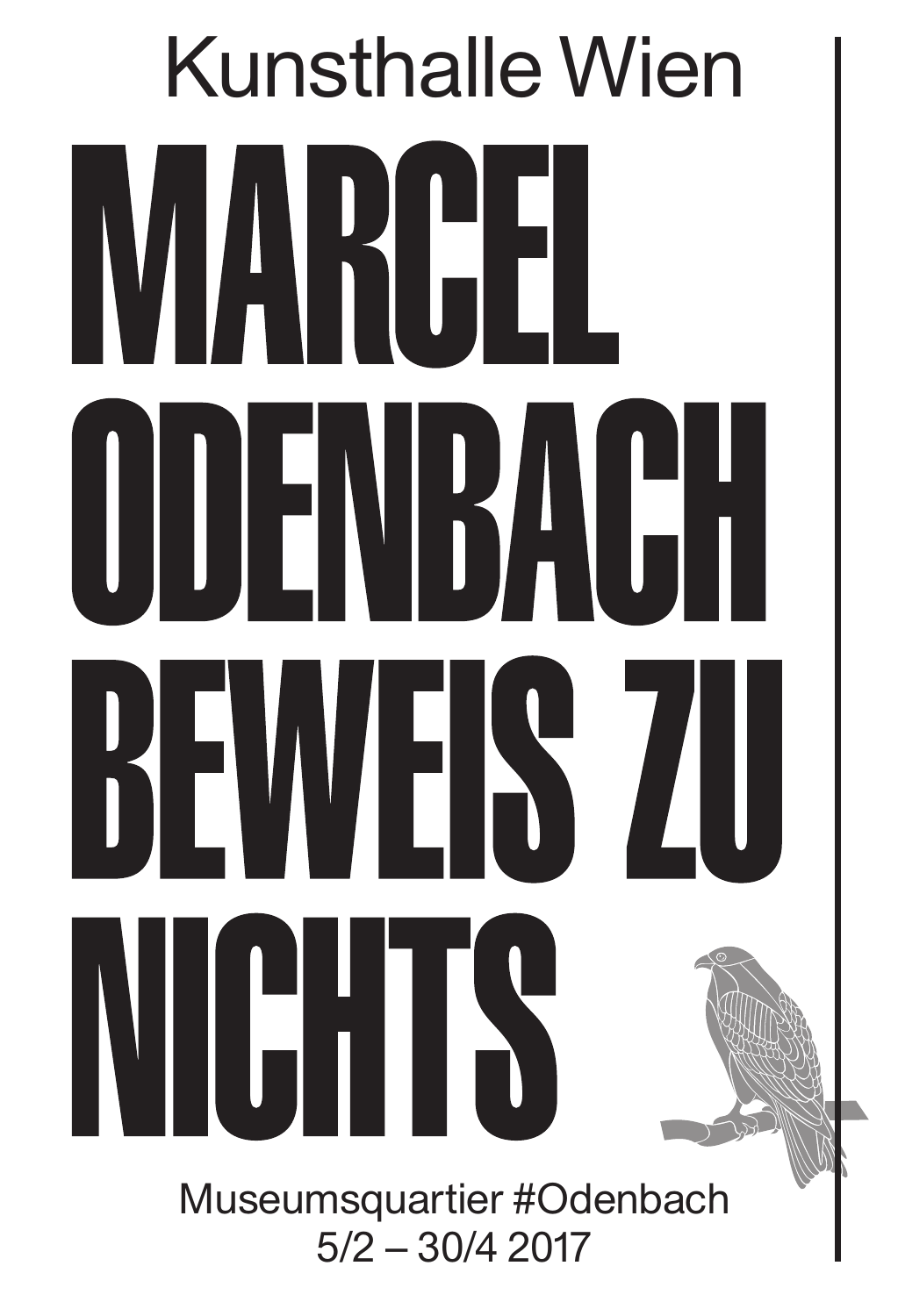# Marcel Odenbach Beweis zu nichts

*Beweis zu nichts* (Proof of Nothing) is the title of a poem by Ingeborg Bachmann, which addresses the ongoing victim-persecutor structure in post-war society. Bertolt Brecht underscored his own view on the topic by slightly paraphrasing not only this, but also other poems by Ingeborg Bachman, whom he greatly admired. His intervention is less subtle than it may appear. In Bachmann's version, the last line reads: "Wein! Aber winke uns nicht (Cry! But do not wave to us.)". Brecht changed it as follows: "Weine, nur winke uns nicht (Cry, just do not wave to us)".

In 1952, Bertolt Brecht and Fritz Cremer won the competition to design a memorial for the former concentration camp at Buchenwald. The Nationale Mahnund Gedenkstätte Buchenwald (National Buchenwald Memorial) was inaugurated in September 1958. The lengthy debate over an appropriate design for both the site and the memorial was not so much historically or aesthetically driven, but rather politically motivated: the aim was to show how a better, more socialist Germany had arisen from conflict and sacrificial death. Cremer's design shows the hallmarks of Socialist Realism. Inspired by Auguste Rodin's group of figures *The Burghers of Calais*, a group of men portrayed as equals fight an invisible enemy.

In his film about this memorial, Marcel Odenbach approaches not only the visualisation, but also to the reinterpretation and ideologization of remembrance and history.

In this context, Ingeborg Bachmann's poem represents "corrections", which might seem insignificant but ultimately lead to a change of perspective.

An earlier film by Odenbach, *Im Kreise drehen*/*Turning in Circles*, is also dedicated to a memorial site, the former concentration camp Majdanek in the Polish city of Lublin. Here too the focus is on the materialisation of collective memory and the commemoration of victims across generations. These are some of the central motifs in the oeuvre of one of Germany's most celebrated video artists. Odenbach's works are profound explorations of the dilemma of dealing with the past. They not only reflect the lasting effects of National Socialism, but approach the issue from a universal perspective. Likewise, the artist examines the apparent "otherness" of foreign cultures, the legacy of colonialism, and political and economic systems of representation. Reflections on the familiar and the foreign, his own biography and its place in historical contexts are further important motifs in his work, which is defined by both an aesthetic and political approach.

*In stillen Teichen lauern Krokodile/ In Still Waters Crocodiles Lurk*, a video installation about the genocide that occurred in Rwanda in 1994, incorporates historical documentary material and excerpts from the UNO's film archive, but no imagery of the massacre itself. In an attempt to understand this country, faced not only with the task of convicting murderers but also reconciling its people, Odenbach presents everyday scenes that reflect Rwanda's beauty.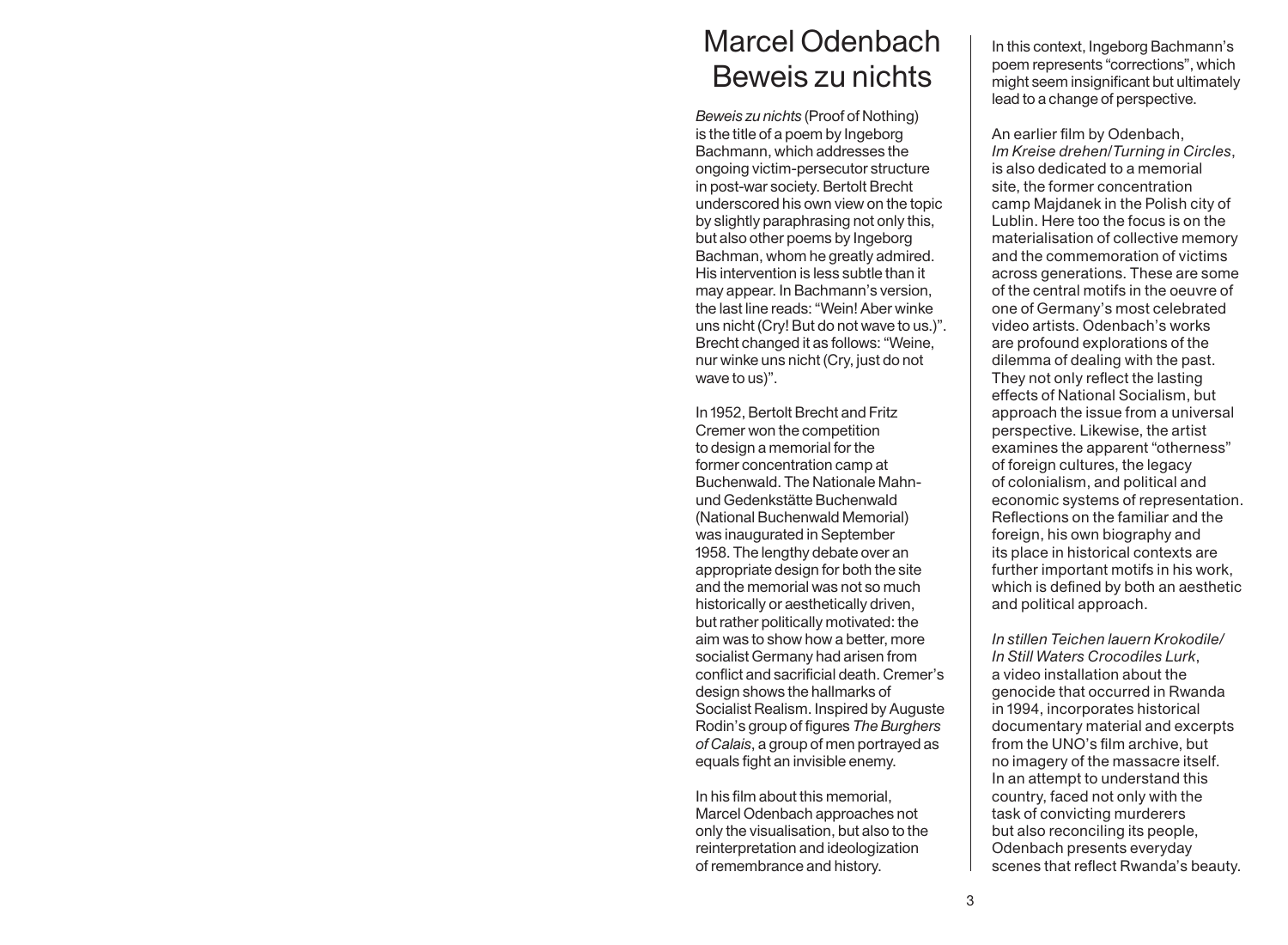The video installation refrains from passing judgement or offering an explanation. Instead the highly evocative images compel viewers to form their own opinions.

In recent years, Odenbach has not only produced video, film, and installations, but also numerous collages. Based on the montage principle used in film, they combine micro and macro views.

Clippings from newspapers and magazines are glued together, repeatedly photocopied, and coloured until they merge in a big picture, like pieces of a puzzle. While the surface presents a clearly discernible motif, the detailed view shows countless images that make up the whole. At first, the evocative overall impression becomes apparent. On closer inspection, it breaks up into successive fragments that seem to be subordinate to the big picture. These elements are also deeply saturated with pictorial and textual information. In their fragmentary structure, Odenbach's collages resemble reversible figures which only show one aspect while concealing others. Instead of representing things as they are, they display reality in overlapping layers and reveal the historical dimension of the present at close range.

At first sight, the almost 15-metre collage *Durchblicke* (Clear Views), one of Odenbach's largest paper works, shows a dense tropical jungle. Seen up close, this panorama is composed of numerous photographs which reflect Africa's colonial history. As it eludes immediate perception, this level requires close, intensive scrutiny, and thus a systematic examination of the sphere between the directly visible and the still effective, but often supressed shadows of the past underneath the surface.

# Video Works



Marcel Odenbach, *Beweis zu nichts* (Proof of Nothing), photography of film set, 2016, © Marcel Odenbach and BILDRECHT GmbH, 2017, photo: Marcel Odenbach, Courtesy of the artist

*Beweis zu nichts* (Proof of Nothing), 2016 Two-channel video installation, colour, sound, approx. 15 min Courtesy of the artist and Galerie Gisela Capitain, Cologne. Produced for the eponymous exhibition at Kunsthalle Wien.

Proceeding from *Im Kreise drehen*/ *Turning in Circles*, a video work Odenbach dedicated to the Majdanek memorial, *Beweis zu nichts* (Proof of Nothing) focuses on the Buchenwald memorial. How did the former GDR, as a declared antifascist Germany, deal with the legacy of the Holocaust? In 1951, the sculptor Fritz Cremer and Bertolt Brecht won a competition. Their design was completed in 1958. The bronze sculpture represents a group of male figures inspired by Auguste Rodin's *Burghers of Calais* (1884–1886), which reflects the ideology of this former state. The memorial itself is embedded in a site which almost seamlessly connects with the architectural language and symbolism of the Third Reich.

*Beweis zu nichts* (Proof of Nothing) approaches the group of sculptures in circular movements; the film resembles an endless tracking shot,

without beginning or end. During its initial description of the material, the camera explores the figures and specifies each detail with archaeological precision. As it moves on to unearth the deeper levels, the tracking shot becomes a journey through time. Layers of documents are exposed which cover the group of figures like a coat of paint while infusing it with meaning at the same time. The circling camera bores deeper and deeper into the memorial, thus exposing its interior. Finally, the circle reaches completion: the site has been filled with meaning and the architecture has become part the landscape.



Marcel Odenbach, *Deutschstunde* (German Lesson), video still, 2006, © Marcel Odenbach and BILDRECHT GmbH, 2017, Courtesy of Galerie Gisela Capitain, Cologne

*Deutschstunde* (German Lesson), 2006 Video, colour, sound, 7 min. Courtesy of Galerie Gisela Capitain, Cologne and Anton Kern Gallery, New York

Schoolchildren read out sentences from autobiographies about Jewish life during the time of National Socialism. These scenes are interspersed with shots of a spinning top on a table. Not only the readers' varied intonation, but also the gravity with which they carry out their assignment show that the younger generation is also committed to remembering and is very much aware of the importance of this task.



Marcel Odenbach, *Im Kreise drehen/Turning in Circles*, video still, 2009, © Marcel Odenbach and BILDRECHT GmbH, 2017, Courtesy of Galerie Gisela Capitain, Cologne

#### *Im Kreise drehen*/*Turning in Circles*, 2009

Blu-Ray DVD, colour, sound, 15:50 min. Courtesy of Galerie Gisela Capitain, Cologne and Anton Kern Gallery, New York

*Im Kreise drehen*/*Turning in Circles* is a filmic exploration of the mausoleum in the Polish concentration camp Majdanek near Lublin and its function for collective memory. At the beginning, we see two young men in white shirts rolling in the grass. This scene is followed by a slow and gradual examination of the monumental memorial designed by Wiktor Tołkin in 1969. Inspired by Socialist and Futurist design, it holds the ashes of murdered people like a giant offering bowl. The camera stays close to the concrete surface as it surveys the structural and material composition of the mausoleum. A sequence of texts provides the viewers with information on what they are seeing. Subsequently, the images of the mausoleum's walls become superimposed with historical photographs of Jews from the Warsaw Ghetto. As the camera probes its way from the exterior into the interior, the edifice's dimensions gradually become apparent. At the end of the film, the two young men visit the mausoleum as tourists and try to prevail against the cold atmosphere of the concrete. The structure in its entirety is only shown during the closing credits.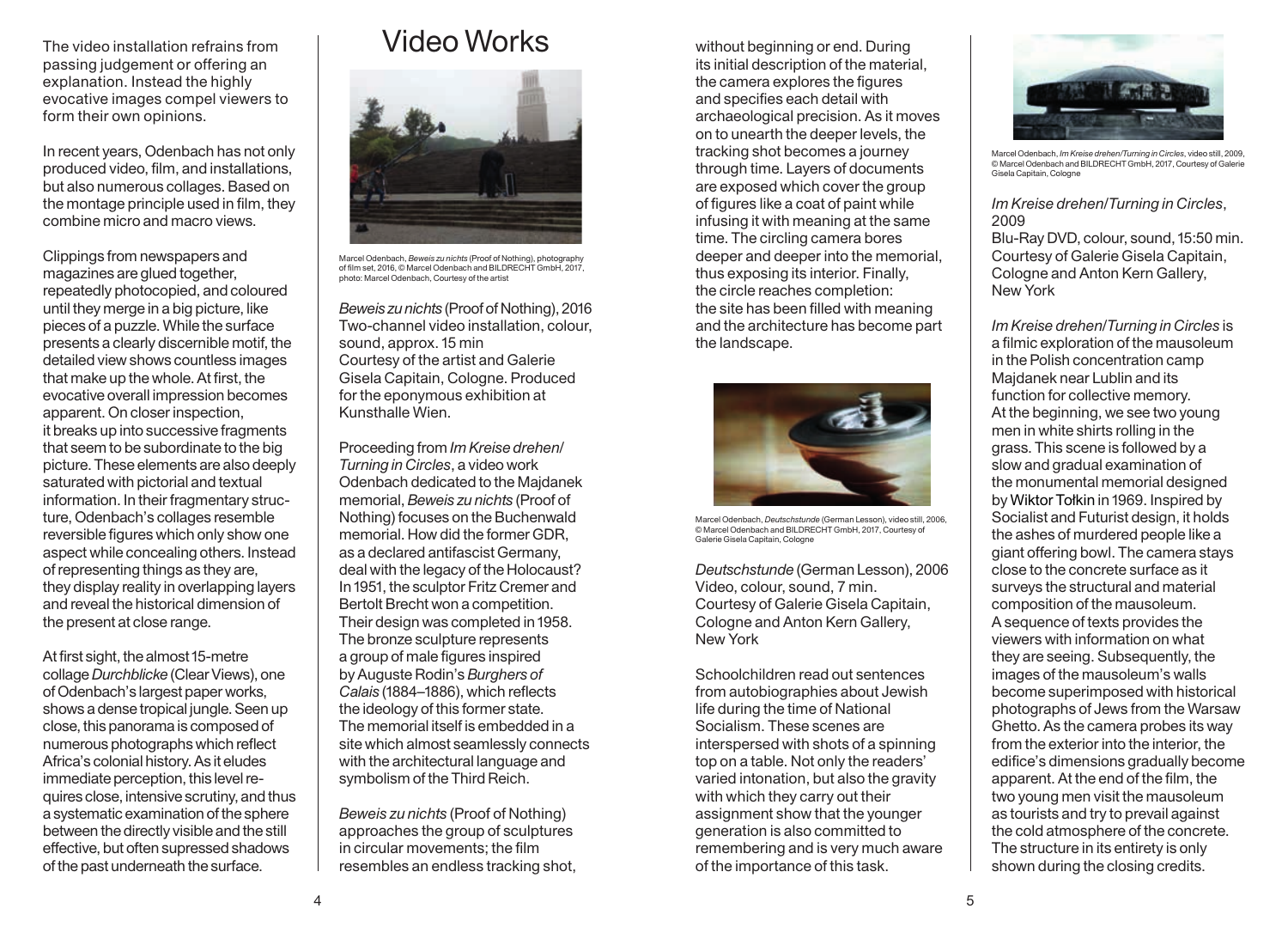

Marcel Odenbach, *In stillen Teichen lauern Krokodile/In Still Waters Crocodiles Lurk*, video still, 2002/2004, © Marcel Odenbach and BILDRECHT GmbH, 2017, Courtesy of Galerie Gisela Capitain, Cologne

*In stillen Teichen lauern Krokodile/In Still Waters Crocodiles Lurk*, 2002/2004 Two-channel video installation, b/w and colour, sound, 31:30 min. Courtesy of Galerie Gisela Capitain, Cologne and Anton Kern Gallery, New York

*In stillen Teichen lauern Krokodile/ In Still Waters Crocodiles Lurk* deals with the Rwandan genocide, which occurred between April and June 1994 and produced almost only Tutsi victims. In this half-hour video projection in two parts, Odenbach uses documentary material and films from the UNO's archive to fathom the effects of this genocide in a country which, years after the crime, is still faced with the task of convicting the murderers while conciliating its people at the same time. Refraining from showing the atrocities, the seven chapters instead present seemingly everyday scenes defined by eminent quiet and languidness: farmers in the banana fields, prisoners in a brickyard, cows, or rain falling on an idyllic landscape of rolling hills. Only the soundtrack repeats the rousing propaganda from the radio which incited the Hutu to lynch their former neighbours. The video installation itself neither passes judgement, nor does it offer a historical explanation. The strongly evocative images encourage viewers to act as observers who are called upon to form their own opinions.



Marcel Odenbach, *Im Schiffbruch nicht schwimmen können* (Foundering, and You Can't Swim), video still, 2011, © Marcel Odenbach and BILDRECHT GmbH, 2017, Courtesy of Galerie Gisela Capitain, Cologne

*Im Schiffbruch nicht schwimmen können* (Foundering, and You Can't Swim), 2011 HD video, colour, sound, 8:15 min. Courtesy of Galerie Gisela Capitain, Cologne, Anton Kern Gallery,

New York and Galerie Stampa, Basel

Three men of different ages from Sub-Saharan Africa, immigrants living in France, are looking at a painting in the Louvre: *The Raft of Medusa* painted by Théodore Géricault in 1819. As one of the best-known history paintings, this monumental work represents a piece of French colonial history and its failure. In 1816, the Medusa was dispatched to take over the Senegal colony from the British as it had been adjudged to France. The frigate's shipwreck transformed the crew sailing under the banner of equality, liberty, and fraternity into cannibals fighting for their survival.

For his video work, Odenbach conducted long interviews with the three Africans about their flight, their motivation, and their lives. They talked about homesickness, their fears, and feeling foreign in their own country. Odenbach used only a few passages from these long conversations, solely in the shape of written statements. The men sit in front of the picture in silence. Sitting at the coast, one dreams of faraway

places. But what happens when these dreams from afar come home? The sea seems endless and peaceful, but also full of perils. "Hope and home - for me as a German this also always means salvation and flight." (Odenbach)

# **Collages**



Marcel Odenbach, *Die gute Stube* (The Parlour), 2011, © Marcel Odenbach and BILDRECHT GmbH, 2017, photo: Vesko Gösel, Cologne, Courtesy of the artist and Anton Kern Gallery, New York

*Die gute Stube* (The Parlour), 2011 Collage, ink on paper, 170 x 140 cm Sammlung Philara, Dusseldorf

*Die gute Stube* (The Parlour) shows the interior of the Berghof, Adolf Hitler's residence on the Obersalzberg. Although the room is designed to provide a panoramic view of the mountains, the drawn curtains on the left direct the viewers' attention to the interior and its furnishings. In combination with the partly visible window on the right, this leads to an overlapping of outside and inside. While our eyes rest on

the curtains obscuring the vista, we are also deprived of the view of the Obersalzberg due to the angle chosen by the artist. This partially blocked vision is like a metaphor for the dictator's perception, whose presence is palpable despite his absence. The bourgeois sitting room, which seems completely at odds with the horrors of the Nazi era, enhances the menacing atmosphere in this picture.



Marcel Odenbach, *Durchblicke* (Clear Views), detail, 2007, © Marcel Odenbach and BILDRECHT GmbH, 2017, photo: David Ertl, Cologne, Courtesy of Anton Kern Gallery, New York

*Durchblicke* (Clear Views), 2007 Collage, ink on paper, 142.5 x 1463 cm Courtesy of the artist and Anton Kern Gallery, New York

At first sight, the almost 15-metre long panoramic collage *Durchblicke* (Clear Views) shows an impenetrable jungle landscape made up of proliferous vegetation. To "see through" this thicket, as the title suggests, is simply impossible. Inspected at close range, however, the metaphorical meaning of the title becomes apparent in the shape of unexpected insights into Africa's complex colonial history. The story of exploitation and suppression, which are only gradually being processed and recognised as an equal part of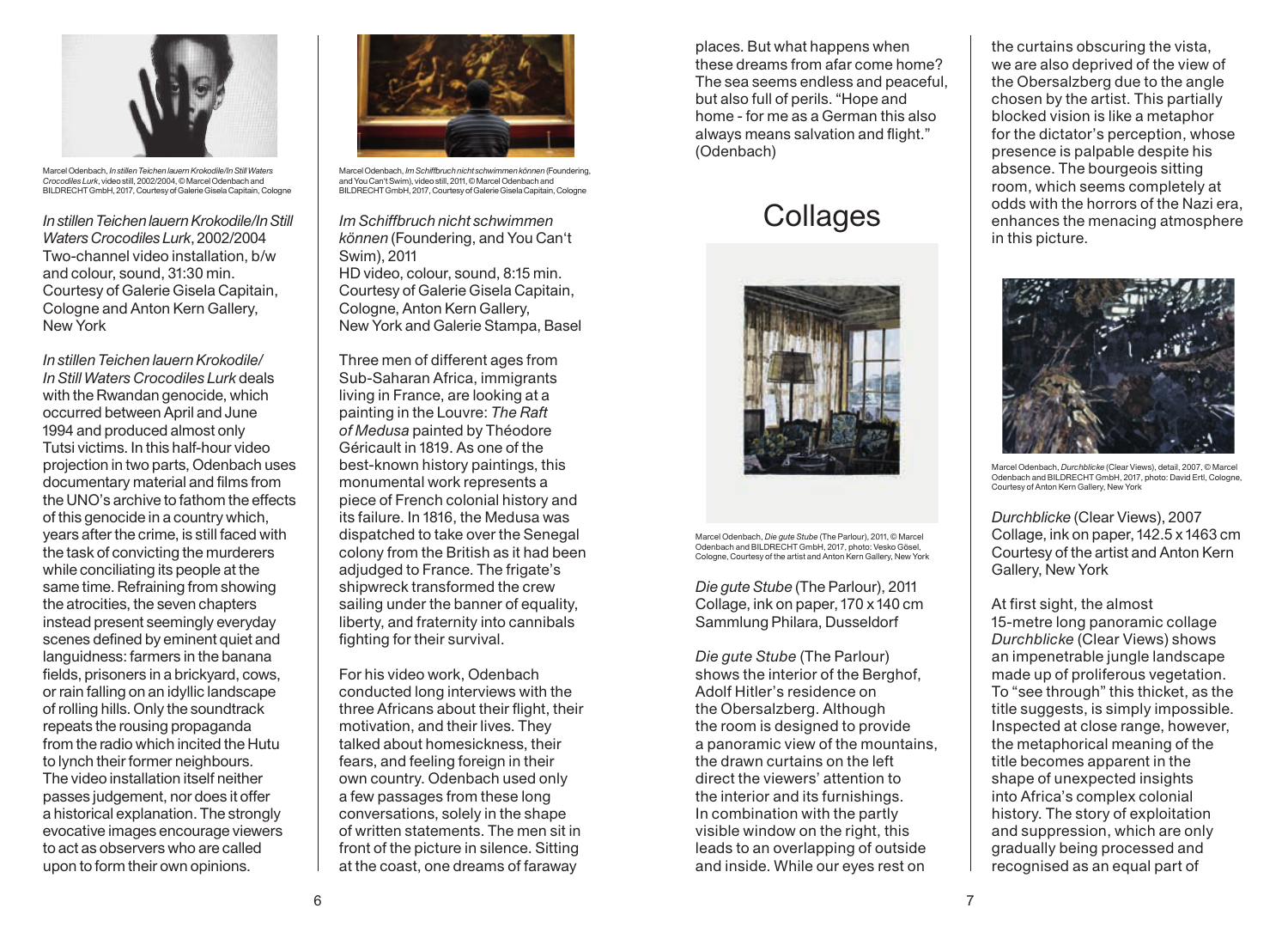European history, is presented in numerous photographs. From a distance, we see a deserted, exotic landscape. Only once we approach it, the picture reveals the other side, where the fascination of the exotic gives way to colonial crimes.



Marcel Odenbach, *Meldung* (Notification), 2016, © Marcel Odenbach and BILDRECHT GmbH, 2017, photo: Vesko Gösel, Cologne, Courtesy of the artist

*Meldung* (Notification), 2016 Collage, ink on paper, approx. 150 x 190 cm Courtesy of Galerie Crone, Berlin and Vienna

The collage *Meldung* (Notification) was inspired by a file note on Polish workers who were forced to work in Wolfen, and apparently failed to wear the badge that identified them as Polish forced labourers. The company in question was the Agfa Filmfabrik Wolfen (Agfa Film Factory Wolfen). Since the early 20<sup>th</sup> century, Agfa had been the leading producer of photochemical products. During the Nazi era, the enterprise acquired a predominant position in the Third Reich and supplied the needs of the military, state and NS party organisations at the outbreak of the war. A growing number of forced labourers, many of them from Poland, were put to work in the Wolfen Film Factory.



Marcel Odenbach, Heimat 3 (AdVB) (Home 3 (AdVB)), 2016, © Marcel Odenbach and BILDRECHT GmbH, 2017, photo: Simon Vogel, Cologne, Courtesy of Galerie Gisela Capitain, Cologne

*Heimat 3 (AdVB)* (Home 3 (AdVB)), 2016 Collage, ink on paper, 150 x 350 cm Courtesy of the Galerie Gisela Capitain, Cologne

*Heimat 3 (AdVB)* (Home 3 AdVB) shows the furnishings of the German chancellor's bedroom in the former government bunker to the south of Bonn, the erstwhile German capital. Amidst great secrecy, the bunker was constructed inside the tunnel of a never completed railway line between 1960 and 1972. It was supposed to serve the German Federal Government as a shelter and as underground headquarters in case of war. During the final phase of the Second World War, various arms manufacturers moved into the tunnel. On the outside, they had established a satellite camp to accommodate forced labourers working at the Buchenwald Concentration Camp. The train tunnels themselves were mainly used to build ground equipment and vehicles for V-2 rockets.

Designed during the Cold War era, the government bunker encompassed 897 offices, 936 bedrooms, and other facilities. A supply of drinking water, a power generator, an air filter, provisions, and an expansive infrastructure were supposed to enable a thirty-day stay without contact to the outside world, so that the Federal Republic of Germany could continue to be governed, even in case of an escalating nuclear war.

The bunker was first used during a NATO command post exercise in 1966. It was last used in March 1989, also for an exercise.

In 1997, the Federal Government decided to give up the government bunker as they could not find a civilian use for the facility. As a symbol of the Cold War, the surviving part of the bunker of just under 200 metres was extended and turned into a museum, the Dokumentationsstätte Regierungsbunker (Government Bunker Documentary Centre).



Marcel Odenbach, *Jeder Schuss ein Treffer* (Every Shot a Hit), 2009/2010, © Marcel Odenbach and BILDRECHT GmbH, 2017, photo: Vesko Gösel, Cologne, Courtesy of Gisela Capitain, Cologne

*Jeder Schuss ein Treffer* (Every Shot a Hit), 2009/2010 Collage, ink on Paper, two parts, 150 x 195.3 cm each Private collection, courtesy of Galerie Gisela Capitain, Cologne

Over the last two decades, Africa has become a central topic in Odenbach's work. *Jeder Schuss ein Treffer* (Every Shot a Hit), a collage in two parts, features a zebra that was obviously killed during a safari. The other panel shows the inside of a canoe with a fishing rod and plastic bags from a duty-free shop. Africa's reputed exoticism is reflected in game-hunting expeditions undertaken by Europeans who enjoy shooting impalas, zebras, or gnus. The word safari derives from the Swahili language and refers to any kind of journey. Once the word found its way into the former colonial masters' languages, its meaning changed to journeying with the intention of killing.



Marcel Odenbach, *kurz und bündig* (short and precise), 2016, © Marcel Odenbach and BILDRECHT GmbH, 2017, photo: Vesko Gösel, Cologne, Courtesy of Gisela Capitain, Cologne

*kurz und bündig* (short and precise), 2016

Collage, ink on paper, 190 x 150 cm Courtesy of Galerie Gisela Capitain, Cologne

Bertolt Brecht greatly admired the poems by Ingeborg Bachmann. Yet – or perhaps: because of this – he has remarked on a few, in order to make them even clearer in his sense. In his copy of the volume *Die gestundete Zeit* (Time Deferred) from 1953, nine of the 24 poems have handwritten comments: some lines are underlined in red, numbers in the margins suggest the switching of lines, and in one case, a line was added. Even if the changes are subtle, the tiny shifts say a lot about the difference between these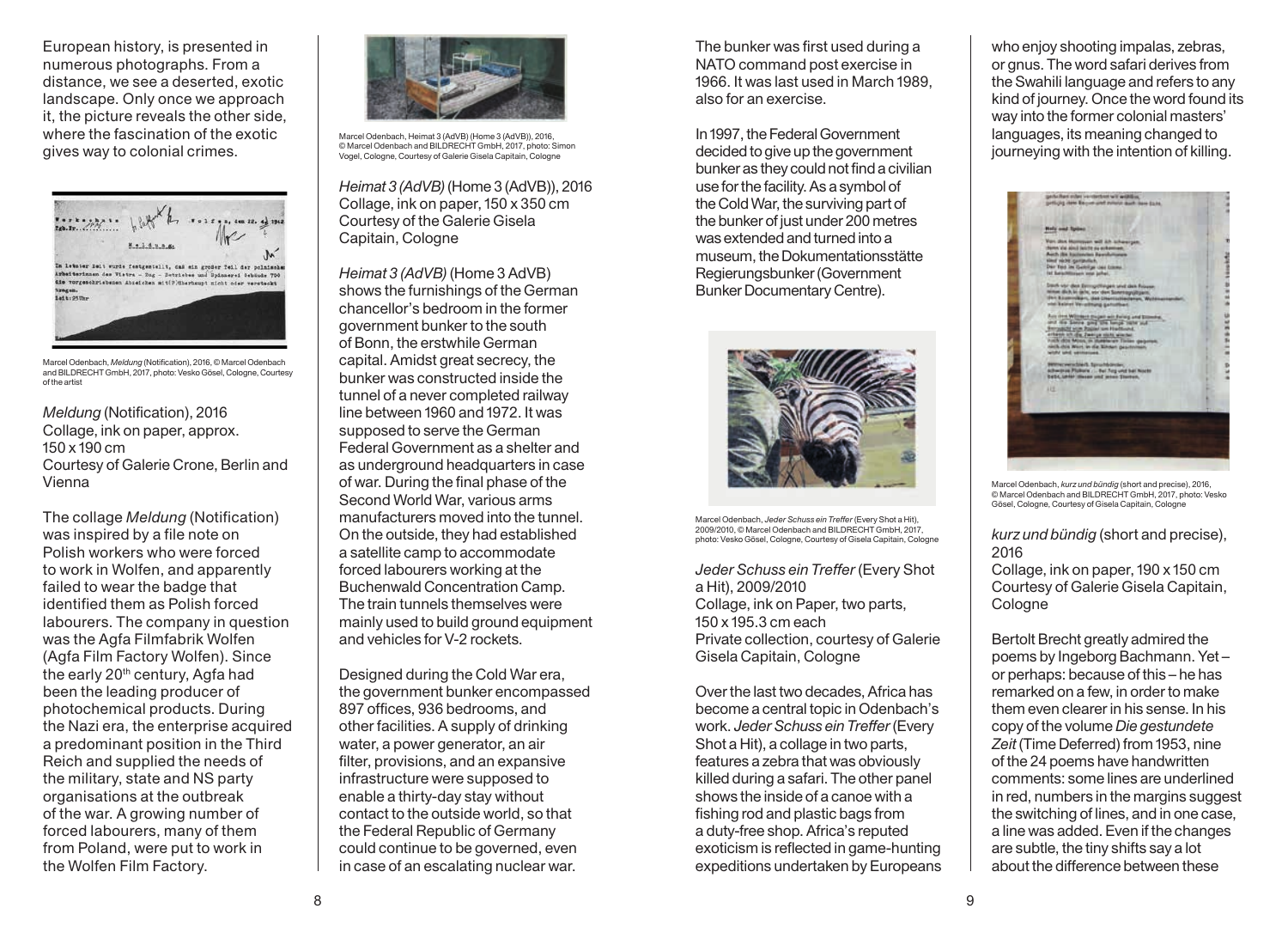two poets: Bachmann's poetry with its antithetical evolvement and frequently coded metaphors for personal and human fate is juxtaposed with Brecht's poetry with its decidedly causative approach and intentionally reduced possibility of interpretation for the sake of a more unambiguous message. One of the "revised" poems forms the starting point of this collage.

# Programme

All tours are free with admission!

**Curator's Tour** Thu 23/2, 6 pm

Curator Vanessa Joan Müller, leads a tour through the exhibition and will discuss topics approached in the video and paper works by Marcel Odenbach.

#### **Sunday Tours**

Every Sunday at 3 pm, our art educators take visitors on a tour through the exhibition and provide insight into Marcel Odenbach's extensive work. The topics range from the reflection of the familiar and the unknown to coming to terms with the past and the principle of montage in the artists' collages and film works.

Sun 5/2, 3 pm *Ideologies of Remembrance*  with Martin Pfitscher

Sun 12/2, 3 pm *The Banality of Evil* with Martin Pfitscher

Sun 19/2, 3 pm *Consequences of Seeing* with Wolfgang Brunner

Sun 26/2, 3 pm *Good Parlour. Still Ponds* with Martin Pfitscher

Sun 5/3, 3 pm *Ideologies of Remembrance* with Michael Simku

Sun 12/3, 3 pm *The Banality of Evil* with Wolfgang Brunner

Sun 19/3, 3 pm *Consequences of Seeing* with Wolfgang Brunner

Sun 26/3, 3 pm *Good Parlour. Still Ponds* with Michael Simku

Sun 2/4, 3 pm *Ideologies of Remembrance* with Daniela Fasching

Sun 9/4, 3 pm *The Banality of Evil* with Daniela Fasching

Sun 16/4, 3 pm *Consequences of Seeing* with Wolfgang Brunner

Sun 23/4, 3 pm *Good Parlour. Still Ponds*  with Michael Simku

Sun 30/4, 3 pm *Ideologies of Remembrance* with Daniela Fasching

**Combined Tours** Sun 19/2, 19/3 11 am–1 pm

Kunsthalle Wien and Jewish Museum Vienna, Judenplatz Meeting point: box-office Kunsthalle Wien

Sun 2/4, 30/4 11 am–1 pm

Kunsthalle Wien and Jewish Museum Vienna, Dorotheergasse Meeting point: box-office Kunsthalle Wien

On the basis of works selected from the exhibition *Beweis zu nichts* at Kunsthalle Wien and the permanent collection at the Jewish Museum Vienna, this tour reflects on the function and materialisation of collective memory and the possibilities and importance of remembrance and history.

In cooperation with the Jewish Museum Vienna



**Seminars** *Dialogical Seminar* 

Two public seminar sessions provide a work in progress insight into artistic, performative, and interventional methods of engaging with the appropriation of history that will be developed in the context of the exhibition.

Mon 20/3, 3–7 pm *Composite (H)Storytelling* 

Mon 27/3, 3–7 pm *Performing the Body of History*

A Collaboration with the annual project *Dialogical Interventions* of the University of Applied Arts Vienna, direction: Martin Krenn, department KKP (Art and Communication Practices)

For information and registration please contact: dramaturgie@kunsthallewien.at

#### **Film Evening**

Wed 5/4, 7 pm Film evening at the mumok cinema Marcel Odenbach, *Ein Bild vom Bild machen* (Making a Picture of the Picture), 2016, HD video, 15 min.

Marcel Odenbach / Lukas Marxt, *Fishing is not done on Tuesdays*, 2017, HD video, 15 min

Followed by a conversation with Marcel Odenbach

*Ein Bild vom Bild machen* (Making a Picture of the Picture) was made in celebration of the  $40<sup>th</sup>$  anniversary of the Ludwig Museum in Cologne. The film's protagonist is the chocolate manufacturer and art collector Peter Ludwig: Odenbach superimposes shots of the Ludwigs' villa with documentary film material in which Peter Ludwig talks about his preferences and ambitions in the field of cultural politics. Also candidly discussed are comments on his vanity, his tendency to be easily offended, and his need for recognition as a collector. The couple's garage contains a portrait the sculptor Arno Breker made of the Ludwigs in the 1980s. A few scenes later, the camera briefly lingers over a bronze sculpture depicting a spear carrier in front of an eagle in the garden of their estate in Aachen: yet another work by the National Socialists' favourite sculptor.

The film *Fishing is not done on Tuesdays*, which Odenbach made together with Lukas Marxt, focuses on a modern concrete house on the coast of Ghana. The circling bird's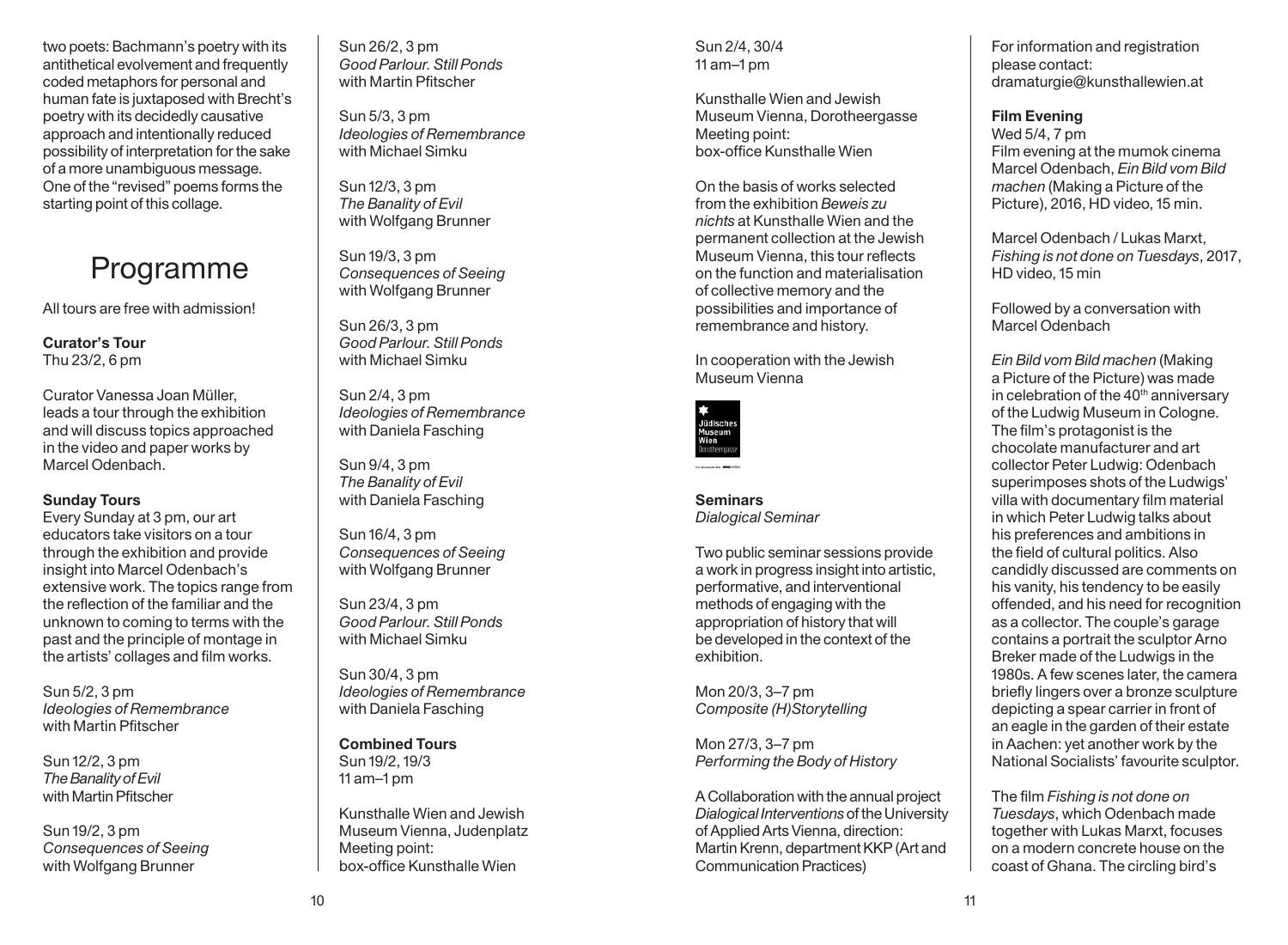eye view of treetops becomes the first element of a visual grid which defines the whole film. Visual axes generated by architectonic lines dissect the surroundings and imbue them with a certain rhythm. Everyday scenes are zoomed into this abstract ornament: fishermen can be seen on their boats or during their morning prayers before work. Fishing is not done on Tuesdays, and on Sundays the loudspeaker system is used to spread the Christian message. The rhythms of the village become superimposed with the noise from rotors, the sound of music and the sea. The fort-like house on stilts, however, is at the centre of this setting. From within its gridded interior the outside world presents itself as a landscape.

Both the screening and the subsequent conversation with the artist came about in cooperation with the mumok cinema.

### Colophon

**Exhibition** Kunsthalle Wien GmbH

Director: Nicolaus Schafhausen

CFO: Sigrid Mittersteiner

Curator: Vanessa Joan Müller

Exhibition Management: Hektor Peljak

Construction Management: Johannes Diboky Michael Niemetz

Technicians: Beni Ardolic Frank Herberg Baari Jasarov Mathias Kada

External Technicians: Harald Adrian Hermann Amon Dietmar Hochhauser Alfred Lenz

Art Handling: Scott Hayes Johann Schoiswohl Andreas Schweger

Marketing: Dalia Ahmed David Avazzadeh Katharina Baumgartner Adina Hasler

Press and Communication: Katharina Murschetz Stefanie Obermeir Lena Stefflitsch (Intern)

Fundraising and Sponsoring: Silvia Keller

Event Production: Gerhard Prügger

Dramaturgy: Andrea Hubin Vanessa Joan Müller Eleanor Taylor Aneta Zahradnik

Education: Isabella Drozda Martin Walkner

Educators: Wolfgang Brunner Daniela Fasching Ursula Leitgeb

#### Martin Pfitscher Michael Simku

Finances: Mira Gasparevic Natalie Nachbargauer Visitor Service: Kevin Manders Christina Zowack

#### **Exhibition Booklet**

Publisher: Kunsthalle Wien GmbH

Text: Vanessa Joan Müller

Editing: Isabella Drozda Vanessa Joan Müller Martin Walkner

Translation: Katherine Lewald

Design: Boy Vereecken Antoine Begon

Print: REMA LITTERA PRINT Ges.m.b.H.

© Kunsthalle Wien, 2017 Kunsthalle Wien GmbH is Vienna's exhibition space for international contemporary art and discourse.

For more information please visit:

kunsthallewien.at blog.kunsthallewien.at facebook.com/Kunsthalle Wien instagram.com/Kunsthalle Wien twitter.com/Kunsthalle Wien #Odenbach

**xk**<br>Jüdisches<br>Museum<br>Wien<br>Ionthergane

**WIENERY** 

+፱አዎ

**ASLAURA** 

mumok

illy

DER STANDARD



**monopol** 

 $\sin$ pcard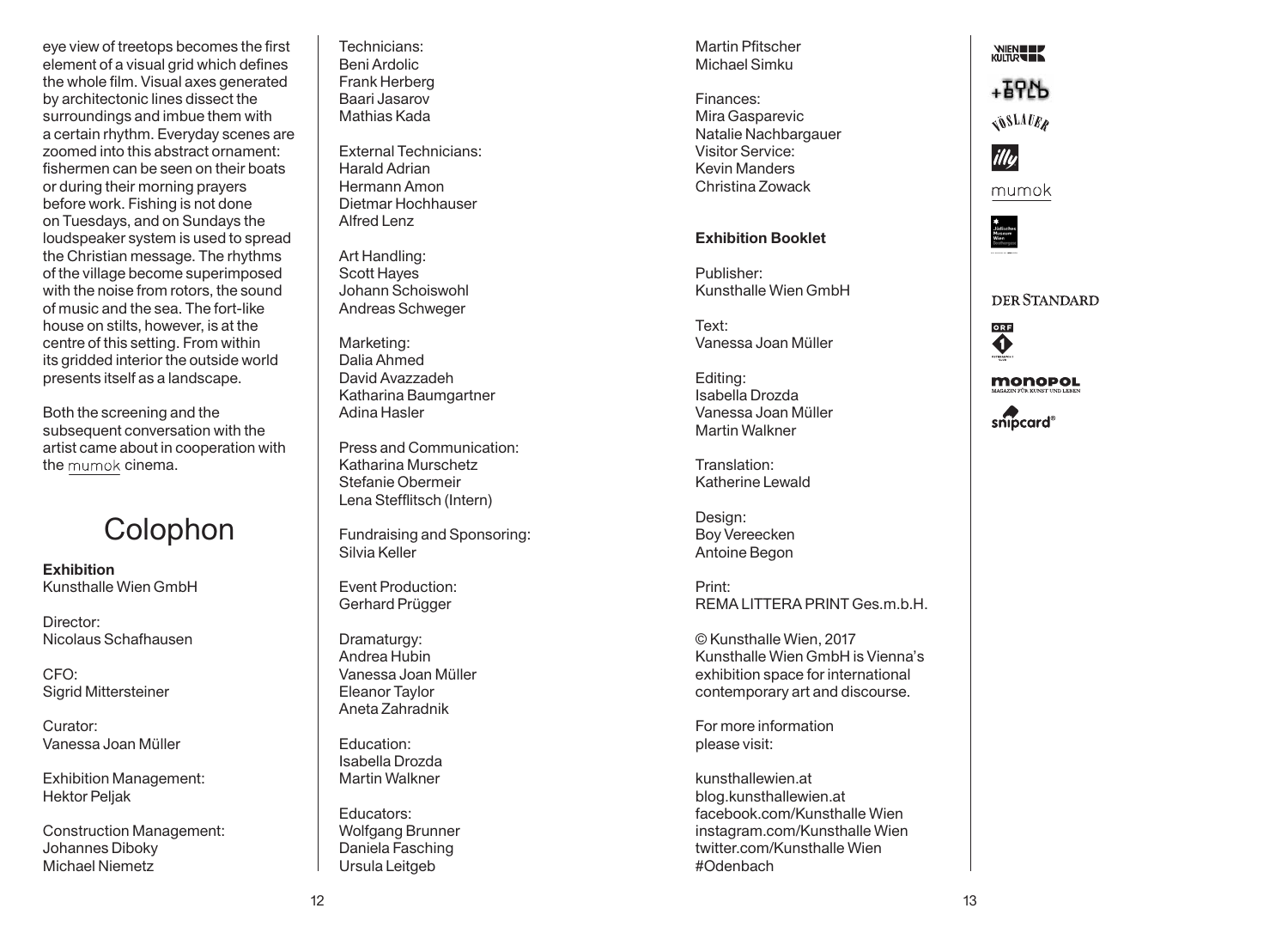

# The Projection of Art



Für: Kunsthalle Wien, Tate Modern, Ars Electronica Linz, Brucknerhaus Linz, MuseumsQuartier Wien, Kunsthaus Bregenz, Swarovski, Zumtobel …

14 15 +43 (0) 664 15 34 917 **www.tonbild.at** office@tonbild.at

Festival des österreichischen Films'17 Festival des österreichischen Films'16 **Felimini des Elisabeth Startes (Handberg Graz**, 28. März<br>**Graz, 28. März** Festival des österreichischen Films'14 diagonale.at  $\bm l$ hen Films'13  $\bm k$ hen Films'12 schen Films'11 Festivul die Multimin biesten Films'10 Festival des österreichischen Films'09 **Festi** Fe*rtium Indersterr*en Film III **Schen** hischen Festival des österreichischen Filmstehen Filmstehen Filmstehen Filmstehen Filmstehen Finanzial der Eine Finanzi  $Feichisch$ e *freichisch* Festival des österreichischen Films'01 **Festival** Festival des WIIII Entertainment Francisco #Diagonale17 **Explorale17** #Diagonale17 **#Diagonale17** #Diagonale17 #FestivalofAustrianFilm —2.April 2017 Diagonale Festival des österreichischen Films'17